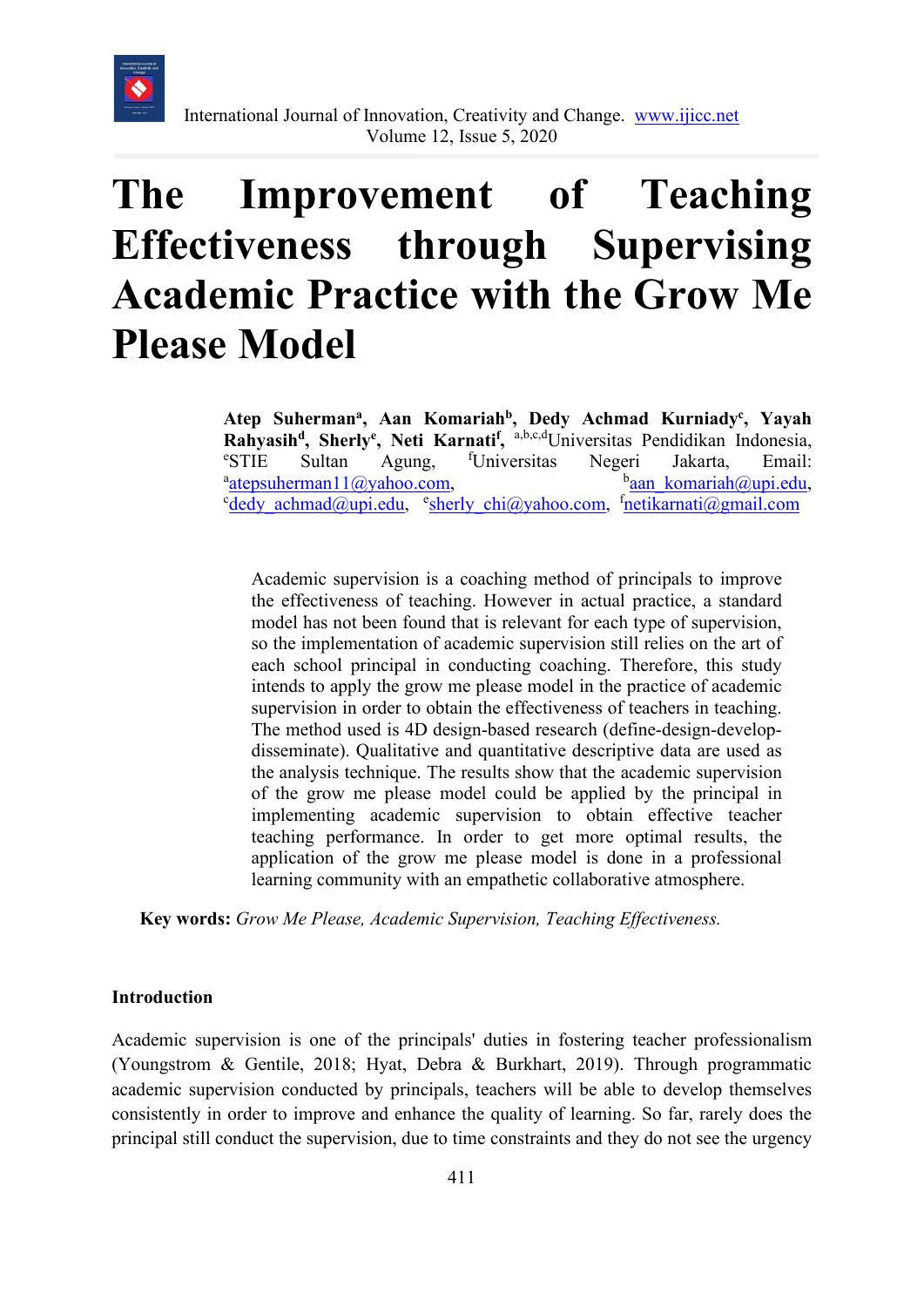

of the coaching activities of teachers in a programmatic way. The perspective that teacher coaching is not very urgent, is because the school principal considers the teachers as professional and they do not need special assistance in their personal development and professionalism. The limited activity of this educational supervision causes no scientific means, patterns, techniques and strategies in conducting academic supervision. Whereas some research on supervision practices reveals that supervision was not carried out sustainably and consistently by the school principal which caused poor quality of learning (Kurniady & Komariah, 2019).

Academic supervision is the principal's activity in improving and enhancing the quality of education. The quality of education is actually determined by the quality of learning (Satori, 2016). Quality learning is attractively influenced by the skills and abilities of teachers in learning management and in classroom management. Supervisors affect the teaching behaviour of teachers so that their behaviour is better in managing the teaching and learning process. Furthermore, good teacher teaching behaviour will affect student learning behaviour.

School principals and teachers become an inseparable part of the control and quality assurance of schools. The importance of the position of supervision is in the development of teacher professionalism, making the coaching process a strategic part that needs to get a touch of knowledge in it's implementation, not just rely on experience and the art of dealing with people. Approaches, methods, techniques, mechanisms, and operationalisation of the model are needed in the implementation of academic supervision to improve the effectiveness of expected learning (Kurniady and Komariah, 2019; Hyat, Debra., Burkhart. 2019.)

Academic supervision behaviour is directly related to and influences teacher behaviour (Chien-Chin Chen, 2018). By the application of a particular tested model, it is expected to be effective in achieving the results of supervision. The implementation of the academic supervision model is expected to bring the relationship between the headmaster and the teacher closer so, that collegiality and collaborative relationships are created between the headmaster and the teacher. Principals, as instructional leaders, are primarily responsible for promoting the implementation of effective teaching (Hammond, 2017; Bender, Sara & Dykeman, C. 2016;). Effective school principals keep engaging the teachers in quality assurance dialogues on learning and conduct joint reflections to ensure that learning has been handled with good quality by professional teachers. Effective school principals understand various teaching strategies and it must be material for teacher professionalism. To meet this aim, it requires the correct technique. This means, through the application of academic supervision techniques, learning effectiveness is expected to occur and the achievement of the ultimate goal of academic supervision is a better student learning behaviour. Academic supervision techniques applied by the head of the school in teacher development can be done with the grow me please technique, which is a coaching technique, by relying more on the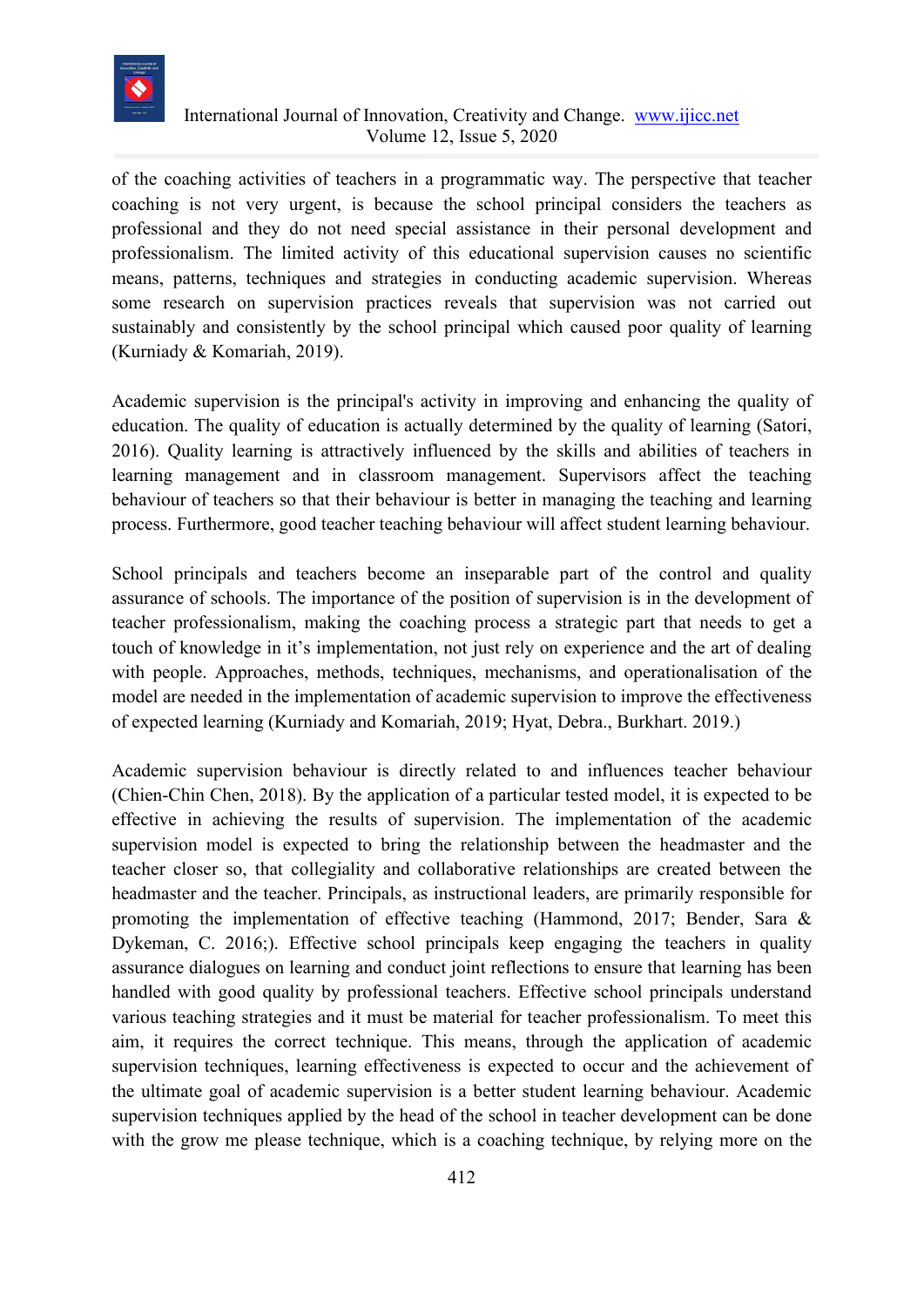

emphatic relations between the principal and the teacher so that intertwined mutual respect can be achieved, as well as in solving the problem together (Kurniady & Komariah, 2019; Pak Tee, 2005).

# **Literature Review**

Supervision for teachers is an important part of the school quality assurance system. Supervision is carried out as an effort to foster teachers in order to form true teacher behaviour in learning responsibilities (Jerry G Gebhard, 1984); Ian Dowie, 2008). Academic supervision is a series of activities helping teachers develop their ability to manage the learning process for the achievement of learning objectives (Glickman (1981; Sergiovanni, 1987; Daresh 1989). Academic supervision must be carried out sustainably. Academic supervision is not a part-time task only done at any time if there is an opportunity. It should be understood that academic supervision is one of the essential functions of the whole school program (Alfonso at al., 1981; Weingartner, 1973; Suhardan, 2010). Academic supervision (teaching) is supervision that is more focused on the improvement and enhancement of the teaching and learning process. The teaching and learning process that gets a touch of academic supervision is a learning process that is always alive because it is always dynamic and every event of the learning process always changes towards a better, systematic way with the ability to teach professional teachers, rich in variations of methods and is relevant and fun with teaching skills and the students are comfortable with the existence of an intact personality teacher who has commitment, loyalty, willingness or motivation that is represented from the best performance (Aan Komariah, 2016).

Academic supervision must directly influence and develop teacher behaviour in managing the learning process. This is an essential characteristic of academic supervision. With academic supervision, it is hoped that it can assist the teachers to develop their academic abilities and quality so they achieve the learning goals set for their students (e.g Bender, Sara & Dykeman, 2016; Alicias, 2005). To get optimal coaching results, the principal can apply various supervision models, such as developmental models of supervision, integrated models of supervision, social role models of supervision, system models of supervision (Bernard and Goodyear, 2004) or Non-directive Models, Collaborative Models, or Directive Models (Glickman, 1980). Whereas Gebhard (1984) develops five supervision models, namely Directive models, Alternative models, Collaborative models, Non-directive models and Creative models. Among the models discussed, Tee (2005) offers a coaching method called Grow me, which stands for goals-reality-options-what's next-monitoring-evaluation. The concept was extended by Kurniady & Komariah (2019) by applying a Grow me please coaching model, namely goals-reality-options-what next-monitoring-evaluation with the translation in please stands for professional learning community-learning organizationempathy-assurance-smart evaluation.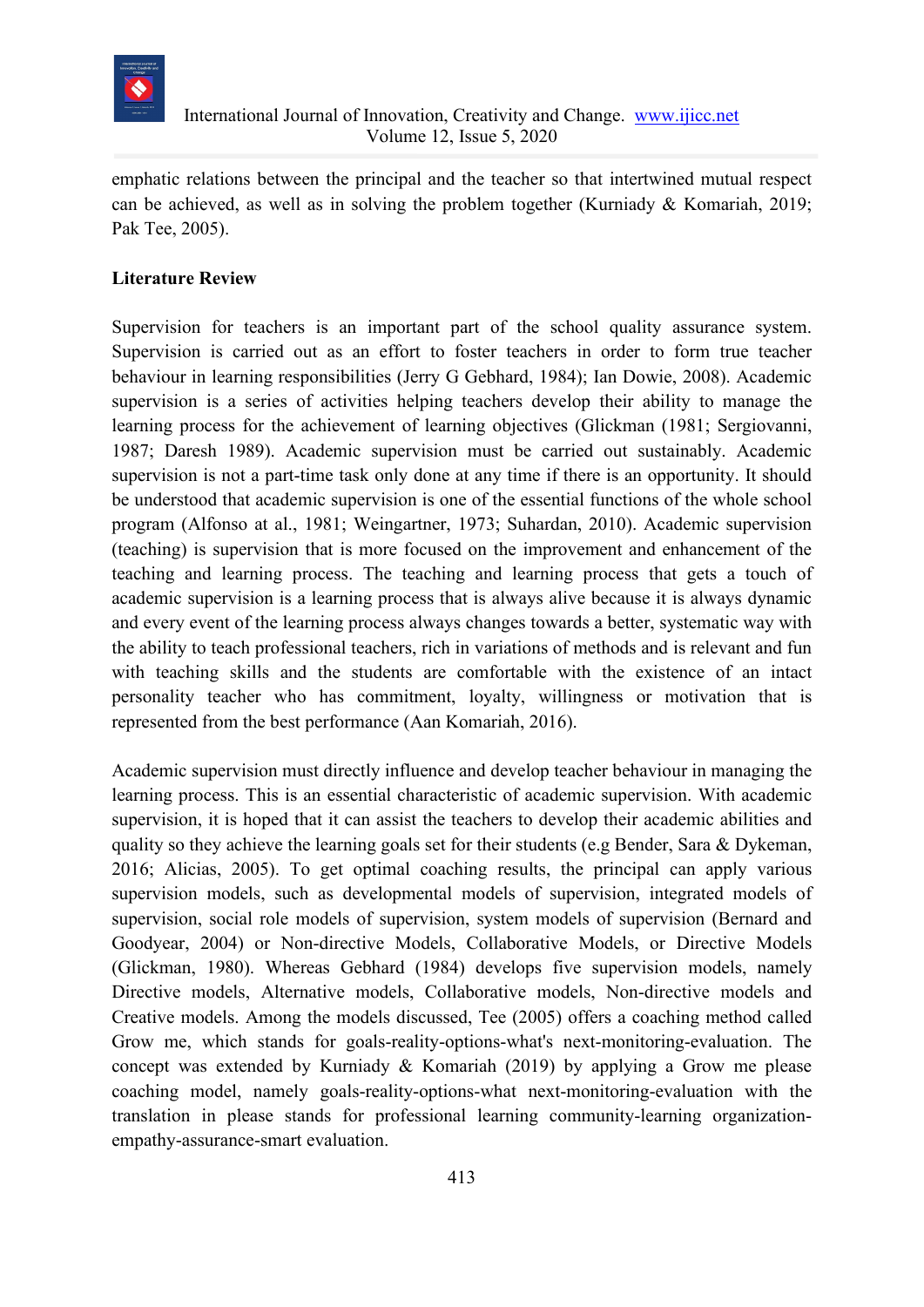

Academic Supervision of the "Grow me please" model is a form of coaching conducted by the school principal to facilitate and assist teachers in carrying out their professional development activities and is one of the potential ways to develop schools. Grow me which has been popularised by Ng Pak Tee (2005) is a coaching model that is oriented towards human development. The principal as a coach will help learners achieve their goals. Grow Me as a mentoring model has the main steps according to the composition of the letters, namely G as goals, R as Reality, O as Options, W as What next, M as Monitoring, and E as Evaluation. (Whitmore, Landsberg, Crane, and Ng, 2010; Komariah & Kurniady, 2017; Kurniady & Komariah, 2019).

Whereas the Professional Learning Community (P) is a study group of principals and teachers who are incorporated into the teacher working group (hereafter KKG). At the school level, a team of professional teachers can be created. Learning Organization / LO (L) principals and teachers must realize and revive schools as Learning Organizations. Empathy (E) The implementation of activities is based on mutual emphatic and collaborative rather than competitive feelings. Assurance (A) or certainty is that professional development activities have clear goals, structure, planning, monitoring and evaluation. Smart Evaluation (SE) or evaluation of professional development programs has SMART criteria, namely specific, measurable, achievable, realistic and time-bound (Kurniady & Komariah, 2019).

The following figure summarizes the grow me please description:



**Figure 1.** House of Grow Me Please

**Source:** Kurniady & Komariah, 2019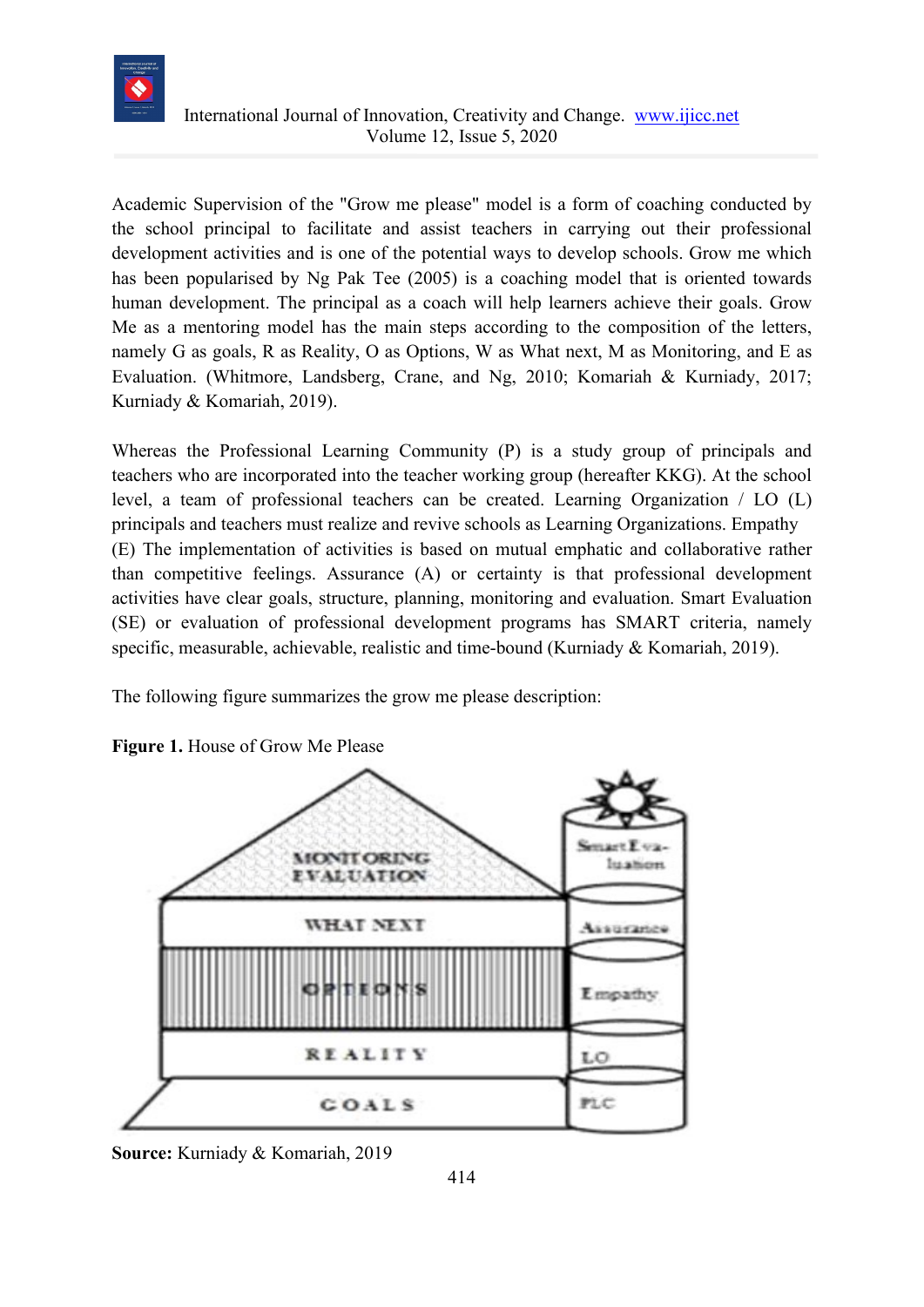

### **Method**

This research uses the Design-Based Research (DBR) method. This design-based research approach can be grouped into educational development research because it is related to educational development and the components involved in it (Reimann, 2010). Design - based research is a systematic study of the design, development and evaluation of educational interventions (programs, strategies, learning materials, products and systems) as a solution to solve complex problems in educational practice and to advance knowledge about the characteristics of interventions, the design process and it's development. A series of approaches are used, with the intent of producing new theories, artifacts, and practices that account for and potentially impact learning and teaching in naturalistic settings (Barab and Squire, 2004; Herrington.et.al, 2007); Plomp, 2013). Amiel and Reeves (2008) stated that the ultimate goal of design-based research is to build a stronger relationship between educational research and real-world problems (the practice of academic supervision by principals to teachers). Emphasis is underlined on the iterative research processes that not only evaluate innovative products or interventions but also systematically try to perfect the model by producing academic supervision design principles that can be applied effectively by both parties, namely the principal and teachers.

The stages of Design-based research in this study is based on the phased steps developed by Amiel and Reeves (2008) as follows:



**Figure 2**

This stage was carried out to design the model, to test, and to implement it in the situation of academic supervision between the principal of the basic school in the working group of the headmaster and the fostered teachers in Garut Regency, Java Province. The principals involved in this study were 35 people with teachers in the model pilot group. The implementation was carried out at SDN 5 Sukagalih, SDIT Persatuan Islam, and Gentramasekdas Garut Regency.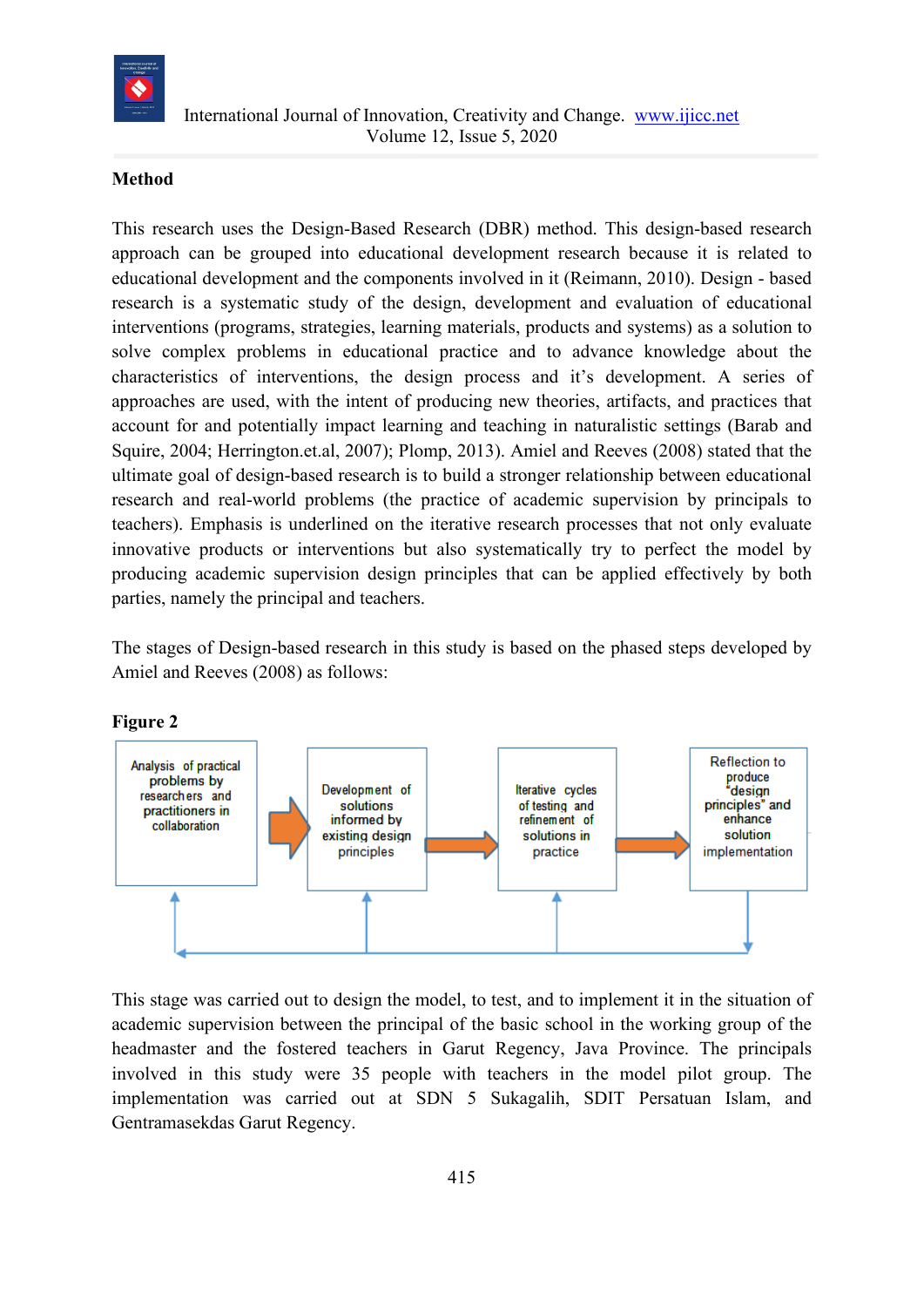

# **Results**

### *Academic Supervision Level*

Academic supervision conducted by the principal in the program in which the program has been made, contained the work plan of the principal, but the implementation is still not done consistently; this is proven by the acquisition of scores that are still below on the other aspects.

#### **Figure 3**



The data obtained from PLC activities obtained an overview of the implementation of PLC that has created a learning organisation, but is still oriented to the execution of the implementation of bureaucratic tasks with the nature of top-down policy, namely creating student teachers in the policy framework implanted by the government, followed by the aim to carry out the task of professional development on an ongoing basis and little to continuous quality improvement.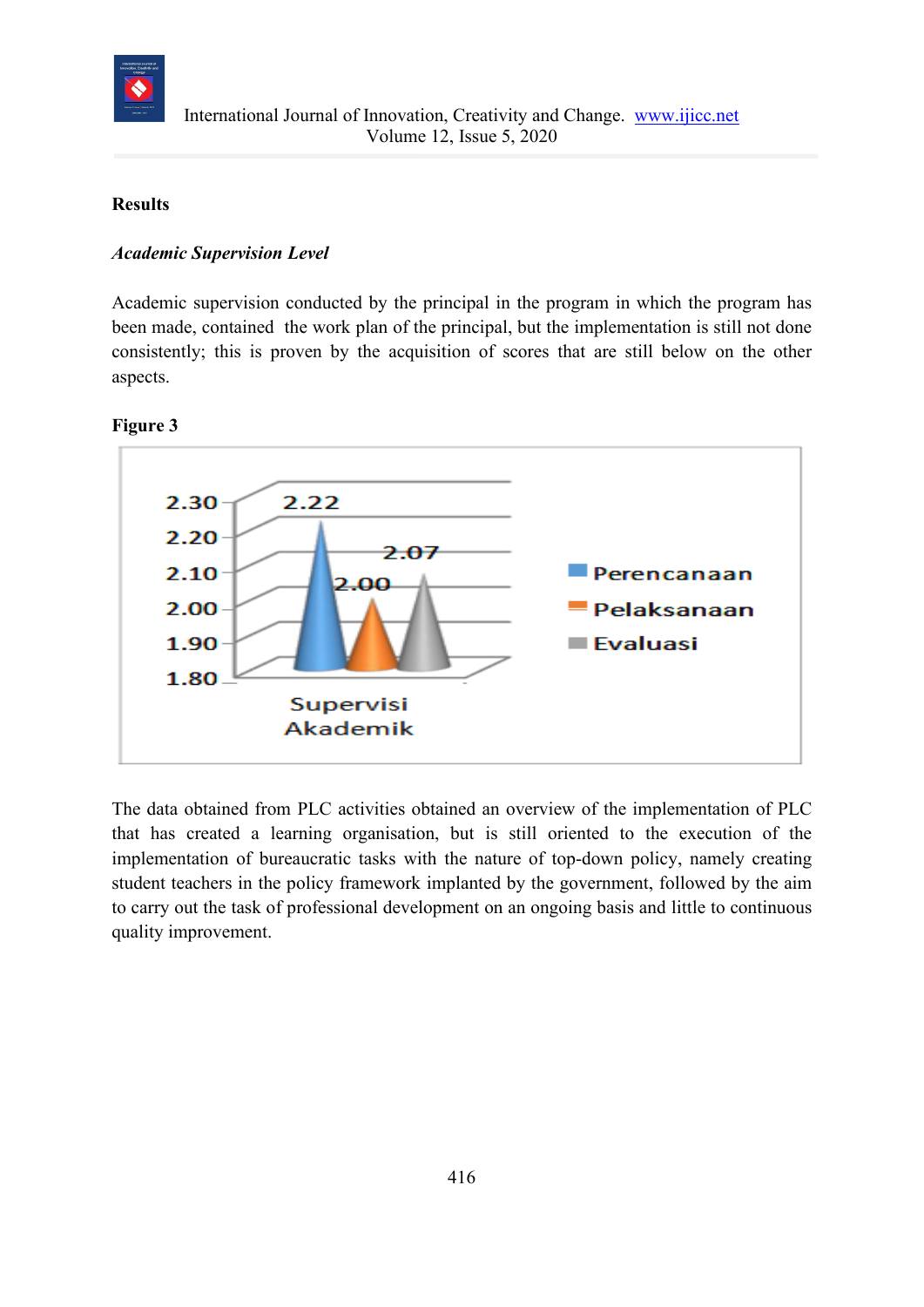



**Figure 4**

# *Stages of Implementing the Grow me Please Design Model*

Grow me please as a model is made as a guide and distributed to all principals who are members of the principal's workgroup. They read and understand in groups and there is a simulation among them who will act as the principal, who does the supervision and there is the principal who acts as the teacher who is being supervised. Furthermore, the practice of professional dialogue is conducted with the following pattern:

# *Supervision Dialogue Pattern*

The dialogue is opened by the principal with positive things owned by the teacher; the discussion was led to the discovery of awareness of each other's shortcomings, especially by the teacher himself about his shortcomings in teaching. The speech patterns that are obeyed by the teacher are initiated to determine the goal which is the teaching goal. Afterward, the discussion led to several options for good teaching methods, and the dialogue of these options is in a fresh and pleasant atmosphere.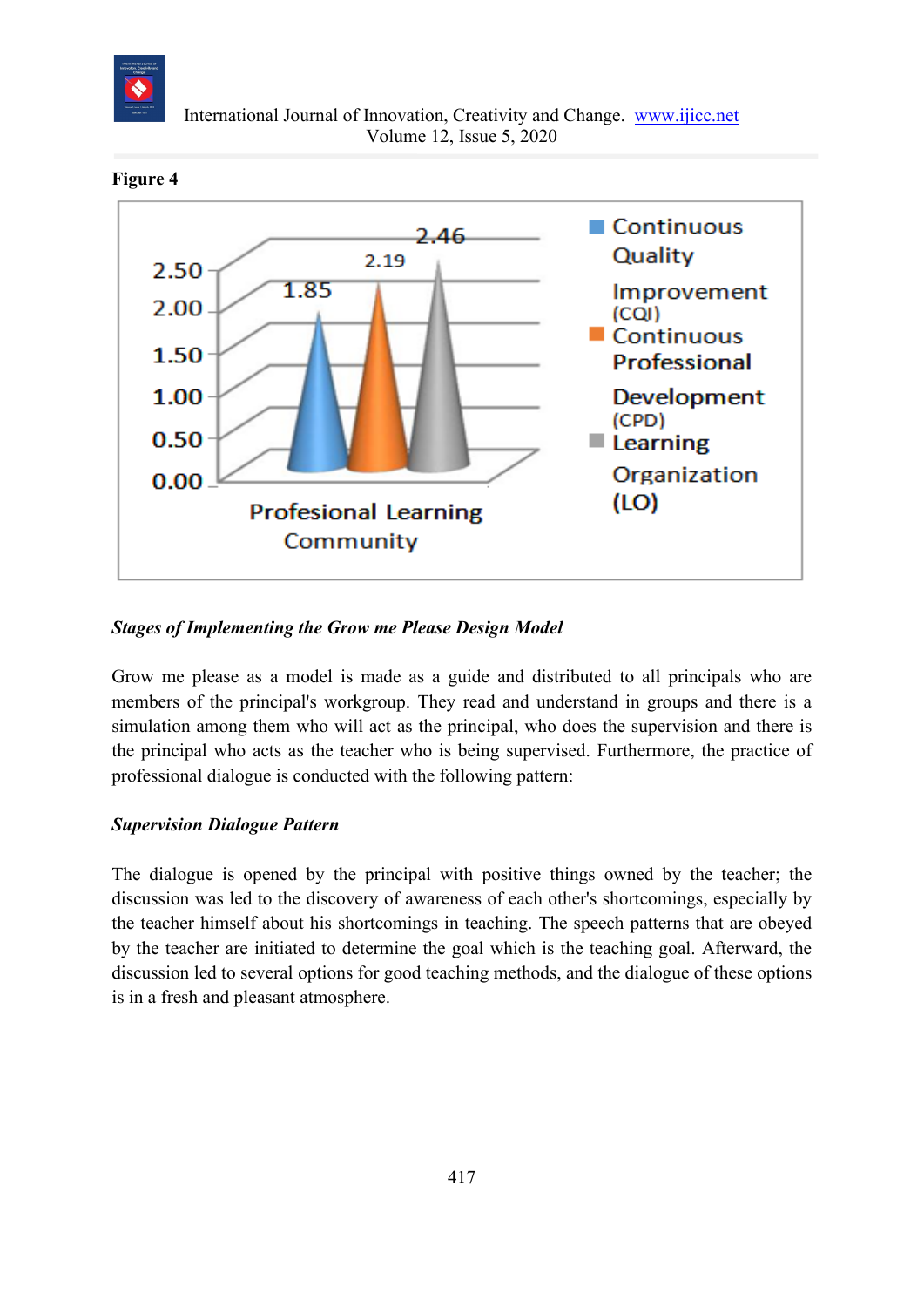



#### **Discussion**

Academic supervision grow me please becomes a guide for school principals in carrying out academic supervision in their schools, because the stages are realistic and systematic with the problems raised by the teachers. Principals find it helpful and easy to carry out academic supervision, on the other hand, teachers are greatly helped by the supervision of this model because they are the ones who submit problems to be solved.

The teacher becomes happy when supervised because supervision is no longer looking for the teacher's fault but rather creating a collaborative atmosphere in professional dialogue by sharing knowledge through the process of giving and receiving information regarding knowledge of the practice of the teaching profession.

In it's implementation, all school members interact with each other to ensure that learning services are well provided for in an atmosphere of mutual respect and care for one another. The collaborative atmosphere should be carried out between teachers after completing learning activities by holding a reflection of the learning activities that have been conducted. Weekly activities are carried out once a week that are followed by all school residents. In addition, there are opportunities for teachers to take leadership roles and support them in developing their skills.

From the acquisition of scores of all variables, it illustrates that academic supervision gets the lowest score, meaning that in it's implementation academic supervision requires certain techniques. Supervision techniques are very important to be mastered by school principals;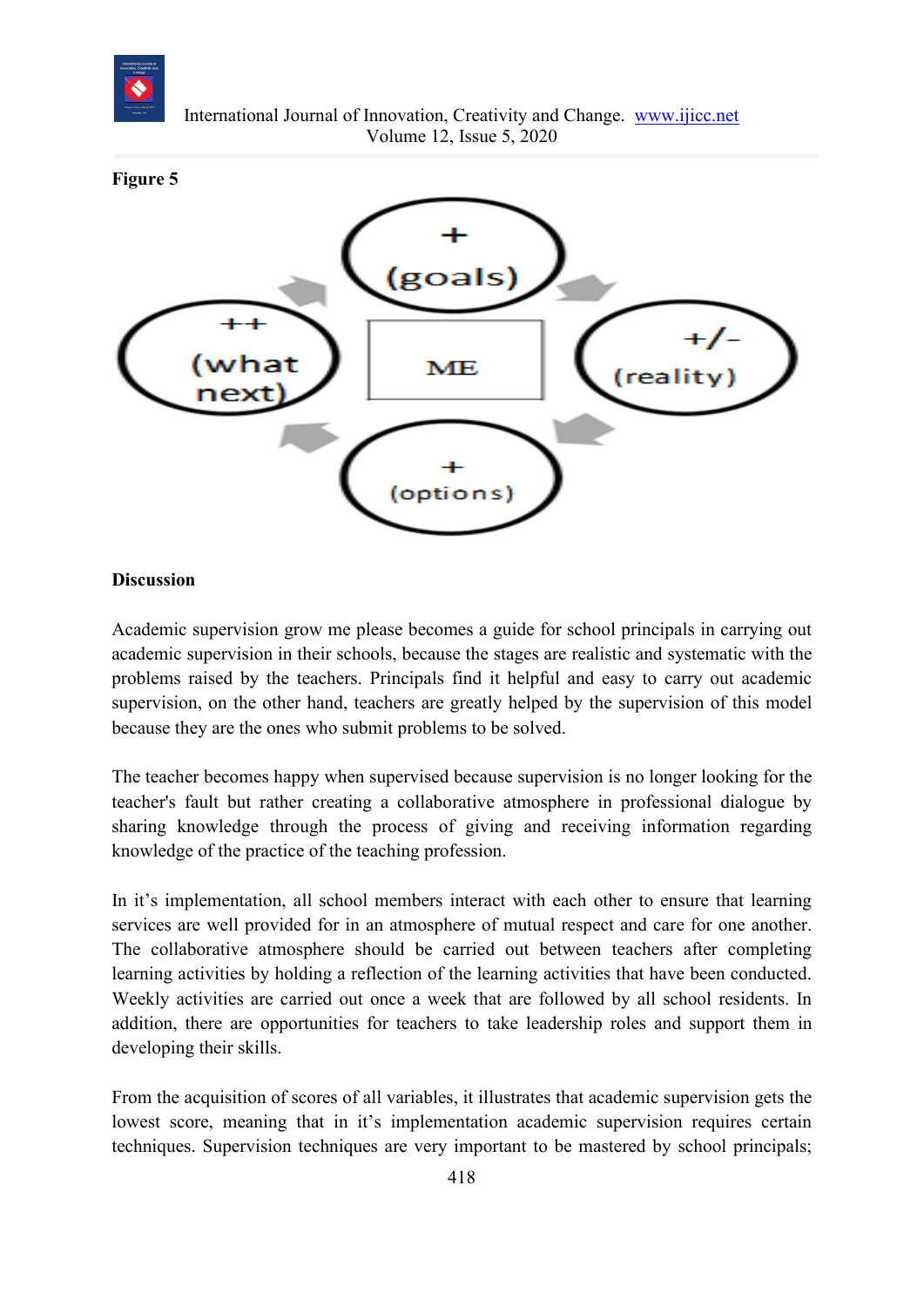

without the mastery of techniques in their implementation, they will not be effective. Supervision techniques will make it easier to achieve the goals that have been set, therefore the application of supervision techniques is a manifestation of the progress of the school to develop (e.g Bender, Sara & Dykeman, 2016; Ali, 2013; Dawo, 2011). Besides an appropriate technique, after conducting a study, in the implementation of academic supervision, it also requires a supervision model that is oriented to human development. The academic supervision model that is suitable for the implementation of academic supervision is the GROW ME PLEASE model.

"Grow me please", a step-by-step model with procedures, sets Goals first, before identifying the empirical reality that exists as Reality faced by teachers and principals. After the reality has been identified properly, then the displayed options or program choices are mutually agreed upon to be carried out, after that, think about and discuss the description of the steps of each choice that will be taken next as What next.

The clarity of the programs and activities must be monitored and evaluated as Monitoring and Evaluation. Grow Me is operationally carried out with an emphatic request in philosophy please, namely P as PLC (Professional Learning Community), L as Learning Organisation, E as Empathy, SE as Smart Evaluation (specific, measurable, achievable, realistic, time-bound). GROW ME which has been popularised by Ng Pak Tee is a coaching model that is oriented towards human development. The principal as a coach will help learners achieve their goals. Grow Me as a mentoring model has the main steps according to the composition of the letters, namely G as goals, R as Reality, O as Options, W as What next, M as Monitoring, and E as Evaluation. (Ng, Pak T., 2005); (Kurniady&Komariah, 2019).

Academic supervision of the GROW ME PLEASE model is carried out based on the requests from teachers to be developed in their professional growth. Supervisors place the teacher as a colleague in solving instructional problems. In the academic supervision of GROW ME PLEASE a fair sharing and collaboration happens in order to solve problems with clear actions that can develop the career of professional teachers. Knowledge sharing is carried out in a professional container as a professional learning community that builds schools as true learning organisations sharing experiences and solving problems. The principal maintains trust and empowers teachers to create a shared vision by placing the interests of students in the first place.

# **Conclusion**

The Grow me please model in the practice of academic supervision is a coaching conducted by the principal in implementing sustainable professionalism development. With the academic supervision of the grow me please model, school principals have a guidance on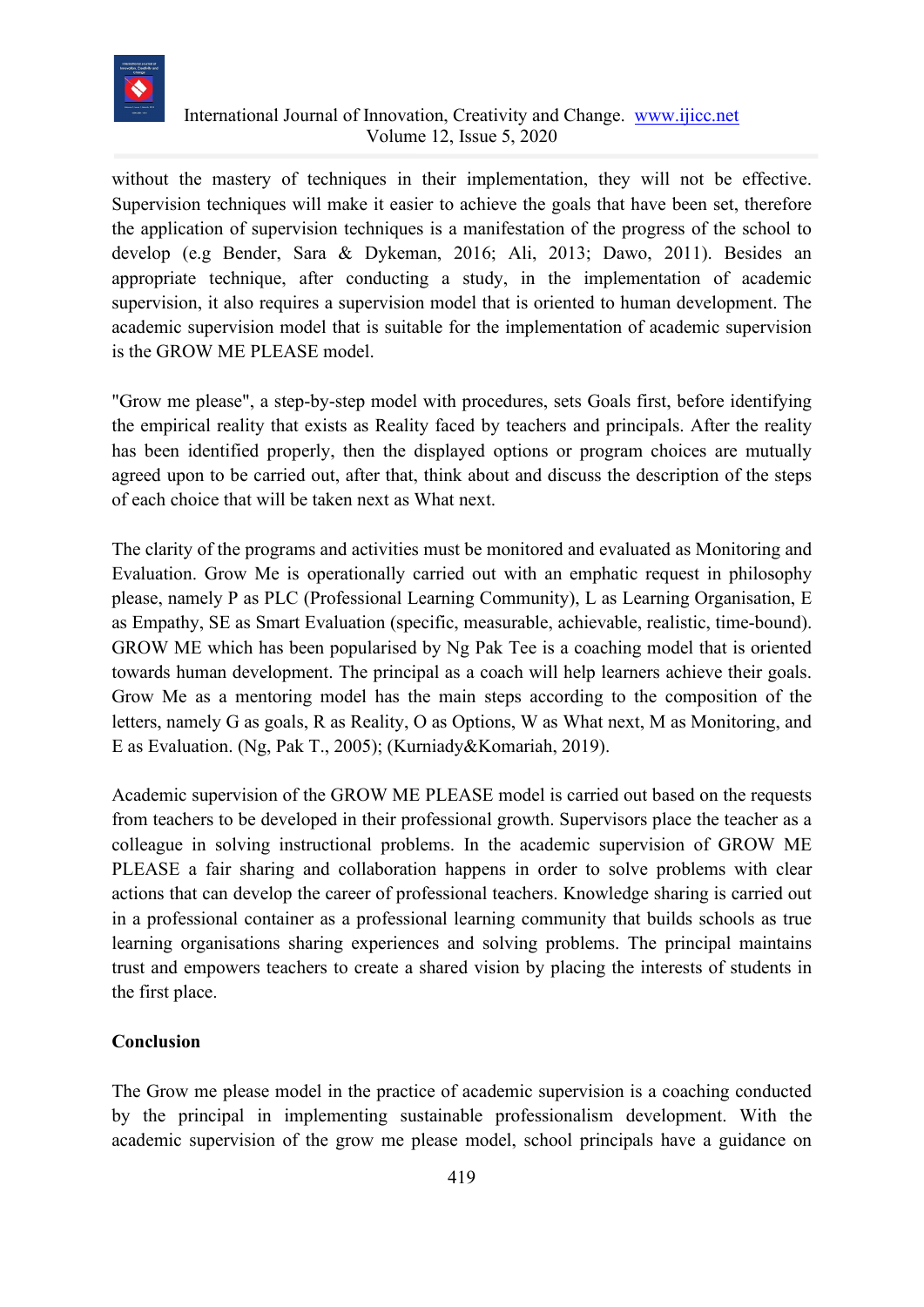

realistic-systematic steps that allow programs to emerge from teachers (bottom-up) rather than from their principal (top-down policy). Grow me please allows for a collaborative joint agreement between the principal and teachers in carrying out sustainable professional development.

Through grow me please, the teacher's potentials in learning improvement and enhancement can be explored together and initiate an inspiring way from the teacher himself that is explored from a professional dialogue between the teacher and the principal. Dialogue with the grow me please model has effectively led to the teaching behaviour of teachers and has great potential to be applied in teaching and learning situations. To be able to improve the effectiveness of teaching a teacher, grow me please contains a dialogue of fostering teaching skills, teaching art, methods and techniques of contemporary teaching, and a new approach of teaching oriented to student-centred learning.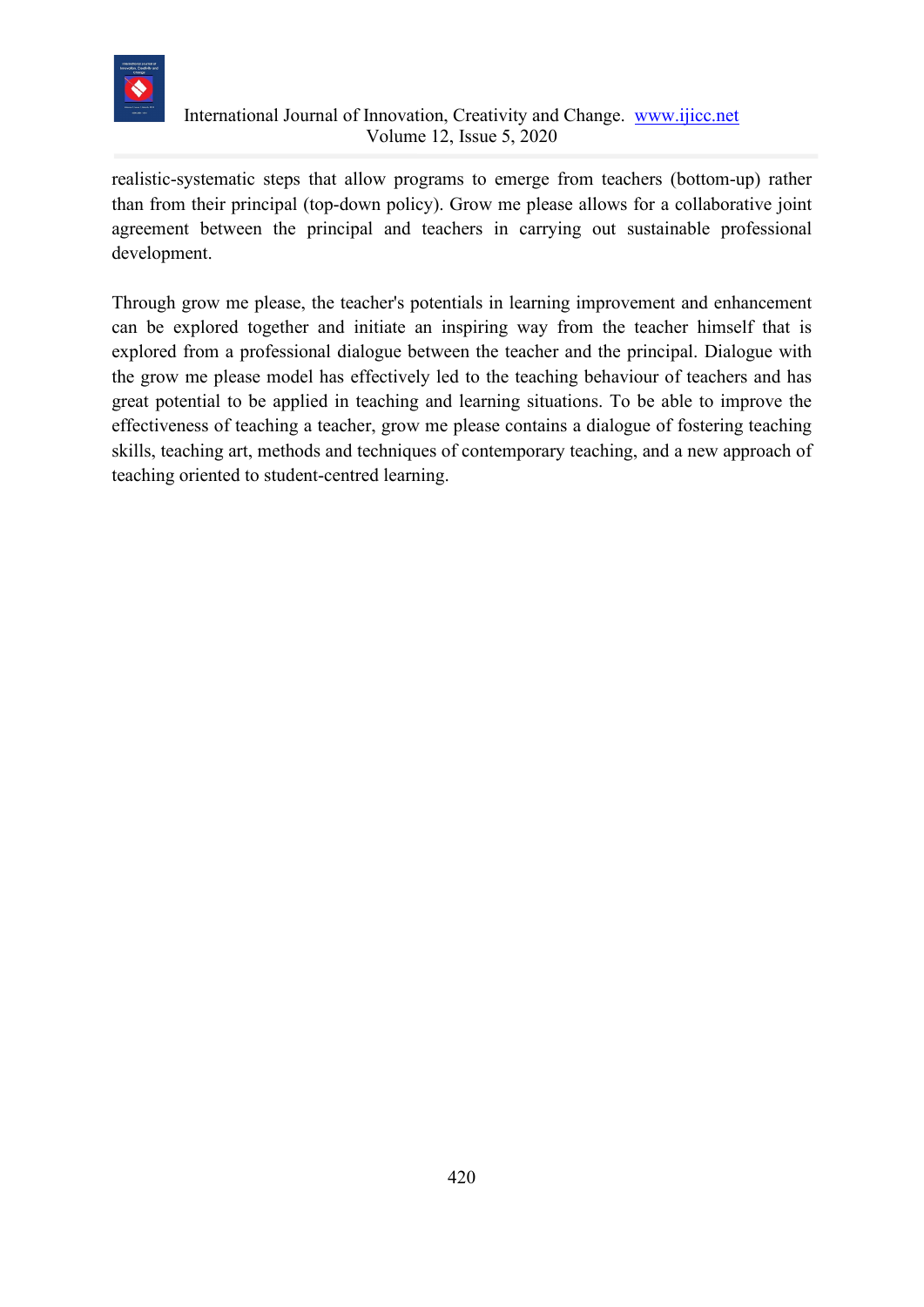

#### **REFERENCES**

- Akker, Educational Design Research, An Introduction (p. 1051). Enchede: the Netherlands.
- Ali, S. (2013). Principal leadership style , school performance , and principal effectiveness in Dubai schools, 2(1), 41–54.
- Alicias, E. R. (2005). Toward an objective evaluation of teacher performance: The use of variance partitioning analysis, VPA. Education Policy Analysis Archives.
- Amiel, T., & Reeves, T. C. (2008). Design-Based Research and Educational Technology: Rethinking Technology and the Research Agenda. Educational Technology & Society, 11 (4), 29–40.
- Bender, Sara & Dykeman, C. (2016). Supervisees ' Perceptions of Effective Supervision : A Comparison of Fully Synchronous Cybersupervision to Traditional Methods. Journal of Technology in Human Services, 34(4), 326–337.
- Bernard, J. M. and Goodyear, R.K. (2004).Fundamentals of clinical supervision. Boston, Massachusetts: Allyn and Bacon. Third Edition.
- Chien-Chin Chen. 2018. Facilitation of Teachers' Professional Development through Principals' Instructional Supervision and Teachers' Knowledge- Management Behaviours. IntechOpen
- Cresswell, John W. Qualitative Inquiry and Research Design: Choosing Among Five Approaches (Second Edition). California. United States. 2007.
- Dawo, J. (2011). School-Based Teacher Supervision: A Vital Tool for Quality Education in Kenya. European Journal of Educational Studies, 3, 143–149.
- Dedy Achmad Kurniady& Aan Komariah(2019). Grow Me Please Model and Academic Supervisory Performance. Universal Journal Of Education Research.7(9): 2027-2035, 2019 http://www.hrpub.org DOI: 10.13189/ujer.2019.070926
- Dowie. I. Reflection On academic Supervision. Nursing Standar. 23, 11, 35-38. July 24. 2008
- Gebhard G. Jerry. Models Of Supervision. Tesol Qurterly. Vol 18, No. 3, September 1984.
- Geraint Johnes & Jill Johnes. International Handbook On The Economic Of Education. Edward Elgar Publishing Ltd. Cheltenham. UK
- Glickman, C.D., S.P. Gordon and J.M. Ross-Gordon, 2009. Super vision and instructional leadership: A developmental approach. 7th Edn., New York: Pearson Education Inc.